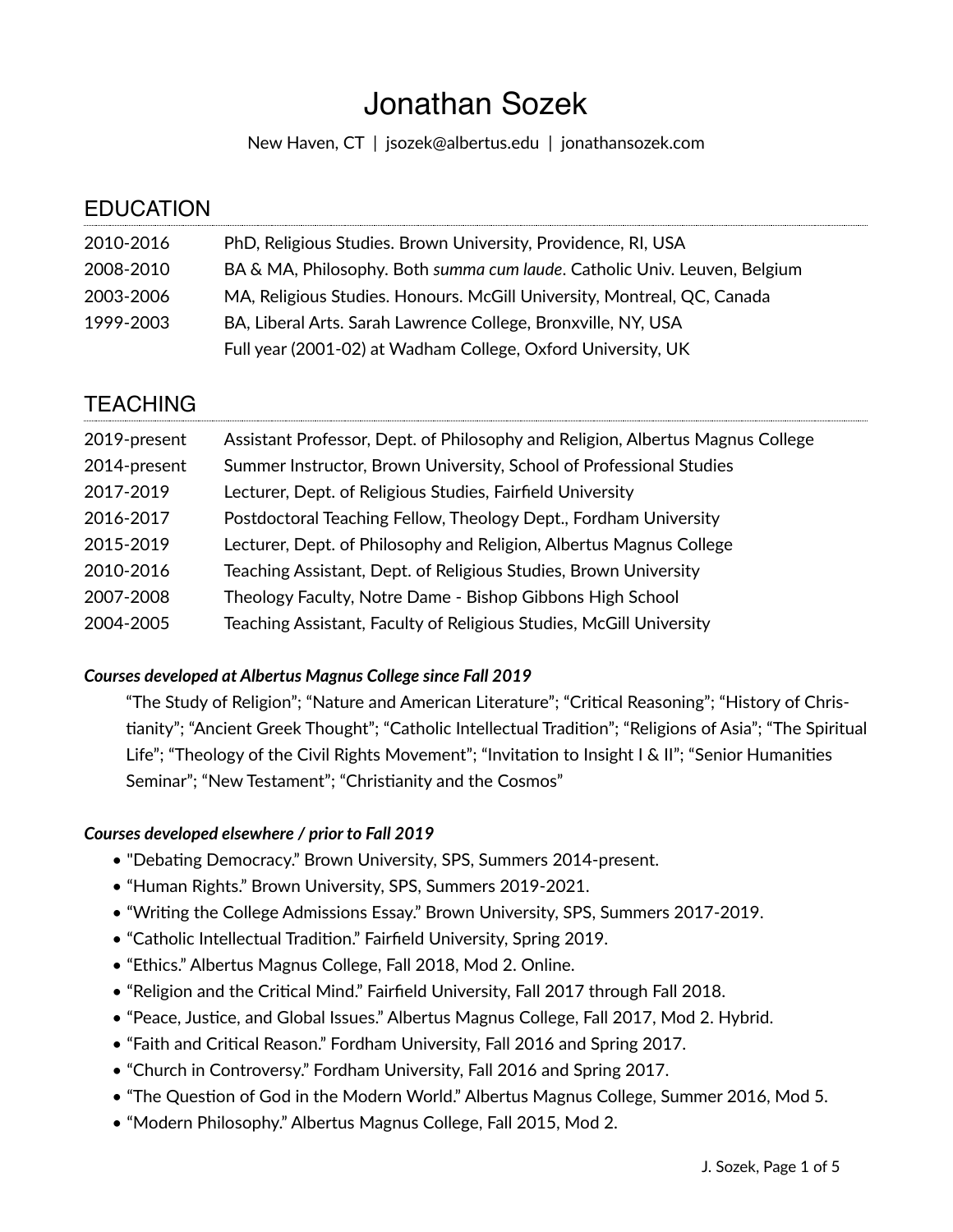#### *Awards*

- Presidential Award for Excellence in Teaching, Brown University (2015)
	- One of two graduate students selected in University-wide competition.

# **SERVICE**

#### *Committees and programs*

- Member, Meister Eckhart Center Advisory Board (2021-)
- Co-Director, Honors Program (2020-)
- Member, General Education Task Force (convened by O'Connell) (2020-)
- Member, Dominican Advisory Board (2019-)
- Member, Justice Panel Planning Committee (2019-)
- Member, Search Committee for Director of the Meister Eckhart Center (2021)
- Member, Focus Group for the Meister Eckhart Center (2020-21)
- Member, Faculty Status Committee (2020-21)
- Member, NECHE Standard 4 Working Group (2020)
- Member, General Education Advisory Committee (convened by Edwards) (2019-2020)
- Chair, Cooperative Council (2019-2020)

#### *Campus engagement*

- Faculty Advisor, Albertus Magnus College Fantasy Fan Club
- Faculty Advisor, Albertus Magnus College Debate Team
- Veritas talk with CTLE, "Personalist Pedagogy and Catholic Higher Education," February 2021
- Invited prayer leader for Academic Planning Day in January 2021
- Panelist, Aquinas Lecture with James F. Keenan, SJ, January 2021
- Video production for the CTLE: Tutorial on recording online lectures (January 2021)
- Faculty Advisor, FEED New Haven (student club) (2020-21)
- Faculty Advisor, Catholic Relief Services (CRS) University, Yale-Albertus Chapter (2020-21)
- Workshop Presenter (with Sedjic), "A PDF Workflow," June 2020
- Workshop Presenter (with DeVaull-Robichaud & Cole), "Engaging Online learners," August 2020
- Presenter, Founders' Day 2019 (session on centering prayer)

#### *Prior to Fall 2019*

- Member, "Working Group on Dominican Heritage and Mission." Albertus Magnus College. (2019)
- Member, University Seminar on Mission, Fordham University (2016)
- Member, Constructive Diversity Pedagogy PAR Project, Fordham University (2016)
- Member, LGBT Ally Network of Support, Fordham University (2016)
- Member, Search Committee for Director of Writing Support, Brown University (2014-2016)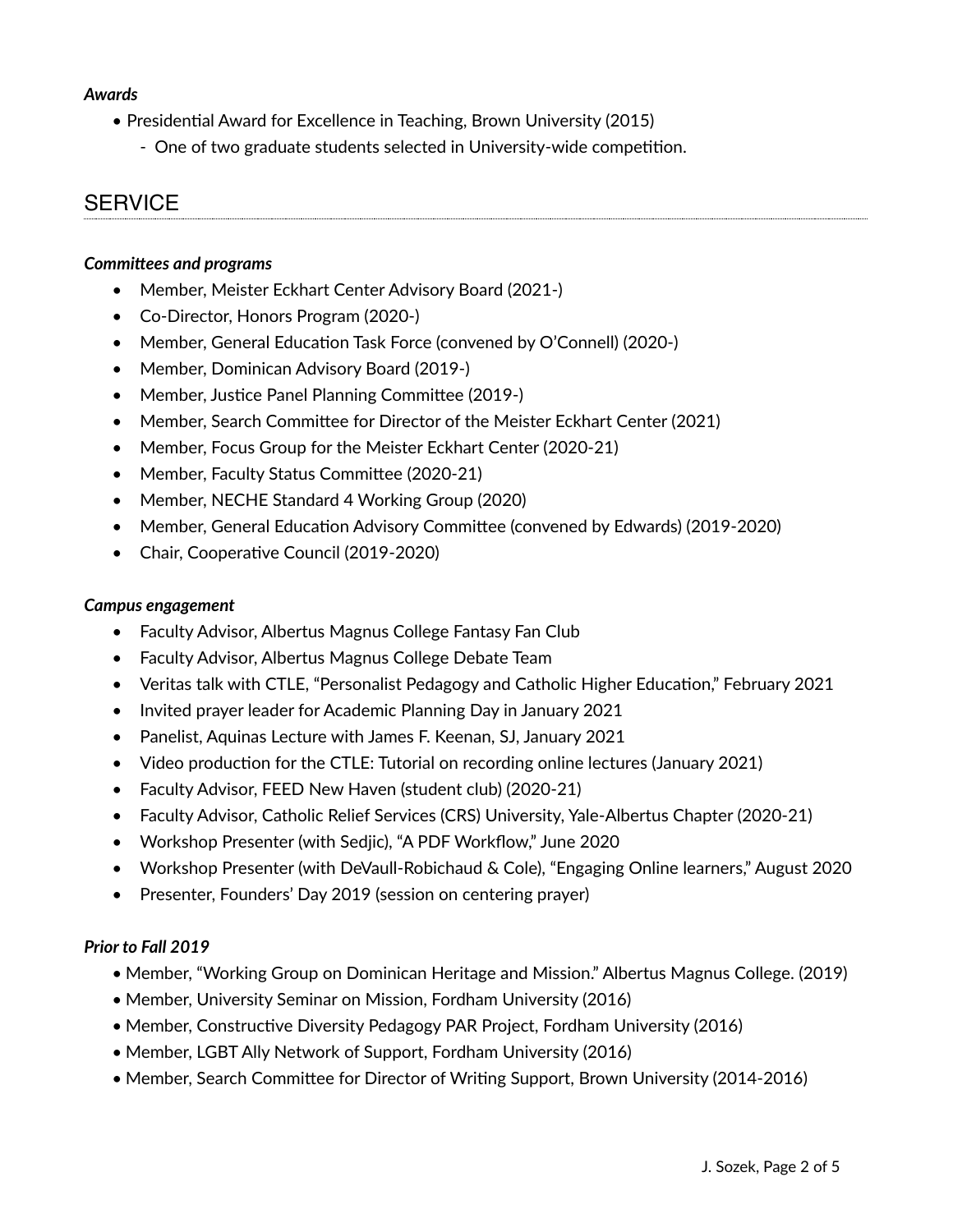# *Profile*

My research focuses on the philosophy of personalism and the Catholic intellectual tradition, including Catholic social thought, activist movements (such as the Catholic Worker Movement), and interactions between Catholic thought and trends in modern philosophy, such as existentialism and phenomenology.

## *Articles*

- 2022. "Personalist Pedagogy and Catholic Higher Education." *Journal of Catholic Higher Education*, Vol. 40, 1 (forthcoming, Spring 2022).
- 2006. "Osama bin Laden's Global Islamism and Wahhabi Islam." *McGill Journal of Middle East Studies*, Vol. VIII, pp. 33-54. [\[PDF\]](https://www.mcgill.ca/mes/files/mes/MJMESSozek.pdf)

## *Monographs*

- "The Politics of Personalism" [\[PDF\]](https://repository.library.brown.edu/studio/item/bdr:674278/PDF/)
	- *Dissertation. Brown University, 2016, 274pp.*
	- *Advisors:* Thomas A. Lewis (primary), Mark Cladis, Stephen Bush
- "Secularization and Political Myth: The Schmitt-Blumenberg Debate" [\[PDF\]](http://jonathansozek.com/wp-content/uploads/2019/03/Sozek_Leuven_MA.pdf) *MA Thesis. Catholic University of Leuven, 2010, 113pp. Advisors:* André Cloots (promoter), Antoon Braeckman
- "Openness and Orthodoxy: Charles Taylor's Therapeutic Ambitions in *A Secular Age*" [\[PDF\]](http://jonathansozek.com/wp-content/uploads/2019/03/Sozek_BA_Thesis.pdf) *BA Thesis. Catholic University of Leuven, 2009, 37pp. Advisors:* Guido Vanheeswijk (promoter), André Cloots
- "After rationalism: Taylor and Rorty on epistemology, morality, and religion" [\[PDF\]](http://digitool.library.mcgill.ca/webclient/DeliveryManager?pid=99393&custom_att_2=direct) *MA Thesis. McGill University, 2006, 122pp. Advisor:* Lisa Sideris

## *Presentations*

- "Personalist Pedagogy and Catholic Higher Education." Catholic Intellectual Tradition Conference: Challenges and Opportunities for the Catholic University in the 21st Century. Sacred Heart University, Fairfield, CT, October 2020.
- "Youth, Faith, and Vocation: On Pope Francis's New Post-Synodal Exhortation." Talk at SS. Isidore and Maria Parish, Glastonbury, CT, April 2018.
- "The 'Three Advents' of Christ: A Seasonal Meditation on Thomas Merton and St. Bernard of Clairvaux." Talk at SS. Isidore and Maria Parish, Glastonbury, CT, December 2018.
- "Two New Saints: Pope St. Paul VI and St. Oscar Romero." Talk at SS. Isidore and Maria Parish, Glastonbury, CT, November 2018.
- "Pope Francis and the Call to Holiness: *Gaudete et Exsultate*." Talk at SS. Isidore and Maria Parish, Glastonbury, CT, June 2018. [\[VIDEO\]](https://www.youtube.com/watch?v=Tb8XiPXV5rE)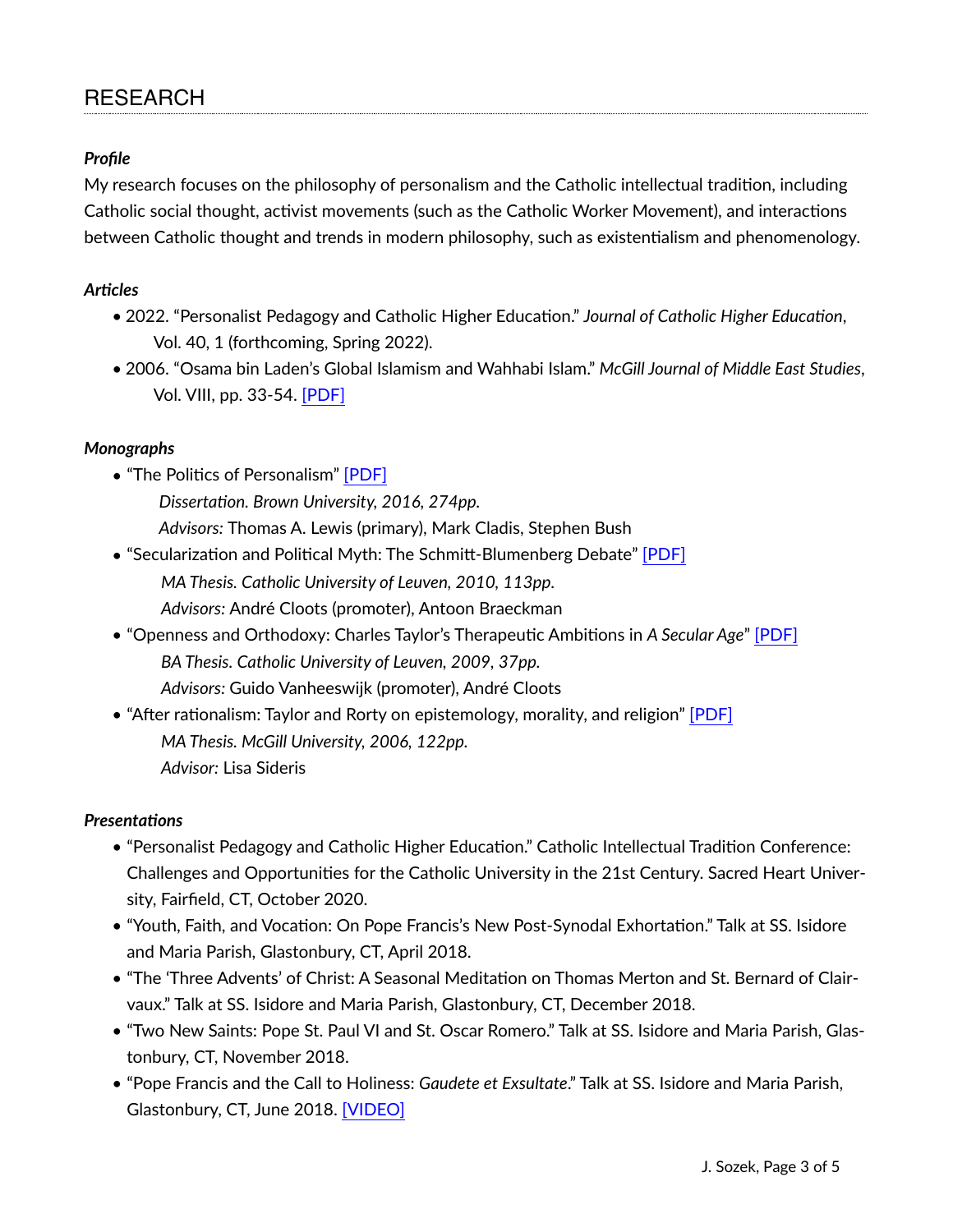- "Thomas Merton on Justice and Mercy." Meeting of the International Thomas Merton Society, St. Bonaventure University, St. Bonaventure, NY, June 2017.
- "The Memories of Paul Ricoeur." Yale Graduate Student Working Group on Memory Studies in Modern Europe, Yale University, New Haven, CT, April 2017. [\[AUDIO\]](http://jonathansozek.com/wp-content/uploads/2019/03/170328_Yale_talk.mp3)
- "Peter Maurin and Personalism." Friday Night Meeting at the Catholic Worker, Maryhouse, New York, NY, February 2017. [\[VIDEO\]](https://www.youtube.com/watch?v=cGuWPNd3WLc)
- Respondent for panel, "Responding to *Laudato Si'."* St. Nicholas of Myra Conference on Catholic Social Thought, Providence College, Providence, RI, December 2015.
- "Thomas Merton on being a person." General Meeting of the International Thomas Merton Society, Bellarmine University, Louisville, KY, June 2015.
- "The personalist roots of Charles Taylor's *A Secular Age*." Symposium "Towards a Critique of Secular Reason?" Higher Institute of Philosophy, KU Leuven, December 2014.
- "Bridging eschatology and history: Blumenberg and Schmitt on the *katechon*." Conference "Radical Secularization?" University of Antwerp, September 2012.
- Respondent for panel, "Mythmaking = Community-Making?" German Studies Graduate Student Conference, "(Re)Making Myths: The Creation, Use, and Abuse of Myths in German Literature, History, and Culture," Brown University, April 2011.
- "Merton in conversation with Charles Taylor's *A Secular Age*." General Meeting of the Thomas Merton Society of Great Britain and Ireland, Rutland, UK, April 2010.
- "Openness and orthodoxy: Charles Taylor's *A Secular Age*." Conference "A Secular Age: Tracing the Contours of Religion and Belief," Mater Dei Institute, Dublin, June 2009.
- "Charles Taylor on modern secularity." Symposium "Pluralism, Politics, and God?" McGill University, September 2007.

# PROFESSIONAL POSITIONS

| 2017-2021 | Director of Faith Formation, Saints Isidore and Maria Parish, Glastonbury, CT      |
|-----------|------------------------------------------------------------------------------------|
|           | - Directed a religious education program for 600 students. Oversaw work of three   |
|           | staff members. Designed and maintained the parish website. Produced a weekly       |
|           | podcast of pastor's homilies. Offered training and support to 52 catechists. Led a |
|           | weekly Bible study with 25 participants.                                           |
| 2012-2018 | Founder and Director, Good Letters, LLC, in Providence, RI and New Haven, CT       |
|           | - Copyedited book manuscripts, articles, and dissertations for academic authors in |
|           | Belgium, the Netherlands, Austria, and India.                                      |
| 2012-2016 | Fellowship Advisor, Office of the Dean of the College, Brown Univ., Providence, RI |
|           | - Worked with Dean to support applicants. Facilitated workshops and informa-       |
|           | tional sessions. Served on mock interview committees. Head Advisor for Rhodes      |
|           | and Marshall Scholarships, 2014-2016.                                              |
|           |                                                                                    |